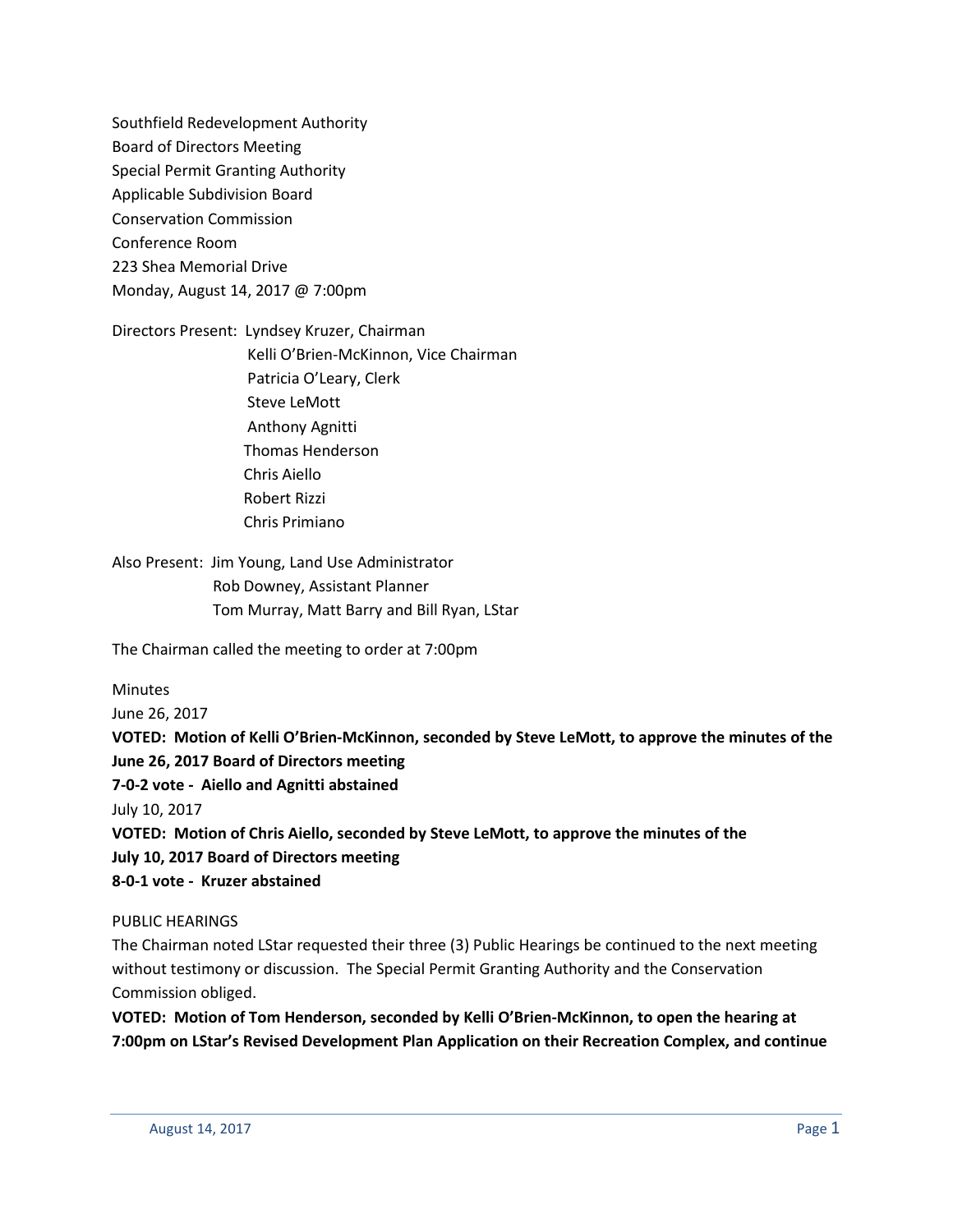**it to August 28, 2017 7:00pm Unanimous 9-0 vote VOTED: Motion of Tom Henderson, seconded by Chris Aiello, to open the hearing at 7:05pm on LStar's Revised Joint Site Plan/Special Permit Application on their Recreation Complex, and continue it to August 28, 2017 @ 7:05pm Unanimous 9-0 vote VOTED: Motion of Tom Henderson, seconded by Kelli O'Brien-McKinnon, to open the hearing at 7:10pm on LStar's request for Amended Order of Conditions for their Recreation Complex, and continue it to August 28, 2017 @ 7:10pm Unanimous 9-0 vote**

# MAPC/CTPS Contract and CTPS Pass-Through Agreement

Mr. Young noted there were two motions related to a traffic volume study for LStar's Supplemental Environmental Impact Report being prepared for MEPA.

1) The Metropolitan Area Planning Council (MAPC) proposed a contract for traffic modeling for the Union Point Redevelopment project; to be conducted by the Central Transportation Planning Staff (CTPS). Total cost of the 12 month project was \$245,200.

2) LStar proposed a Pass-Through Agreement to be financially responsible for all costs associated with the MAPC/CTPS contract.

The Board was informed that CTPS preferred to only contract services with a government agency such as SRA. After some deliberation the Board approved both contracts. The contract with LStar needed to be executed in advance of executing the MAPC/CTPS contract.

Board Measure 17-037

**VOTED: Motion of Tom Henderson, seconded by Kelli O'Brien-McKinnon, that the Board of Directors (A) approve the Contract for Professional Services By and Between the Metropolitan Area Planning Council, on Behalf of the Central Transportation Planning Staff and the Authority, and to authorize the Chairman to execute the Contract as presented**

**(B) approve the CTPS Pass-Through Agreement by and between the Authority and LStar Southfield,** 

**LLC, and to authorize the Chairman to execute the Agreement as presented**

**Unanimous 9-0 vote**

LIFOC Alteration Requests

Mr. Young reviewed two Alteration Requests to be submitted to NAVY on behalf of LStar.

1) Alteration Request for the abatement and demolition of 15 NAVY owned buildings.

2) Alteration Request for soil borings and test pits in various locations as part of due diligence for the planning and design of future site improvements. Mr. Henderson was informed that the investigatory work did not require a filing with Rockland Conservation Commission.

Board Measure 17-035

**VOTED: Motion of Lyndsey Kruzer, seconded by Tom Henderson, that the Board of Directors approve the proposed Alterations Request to the NAVY for LStar's planned abatement and demolition of 15**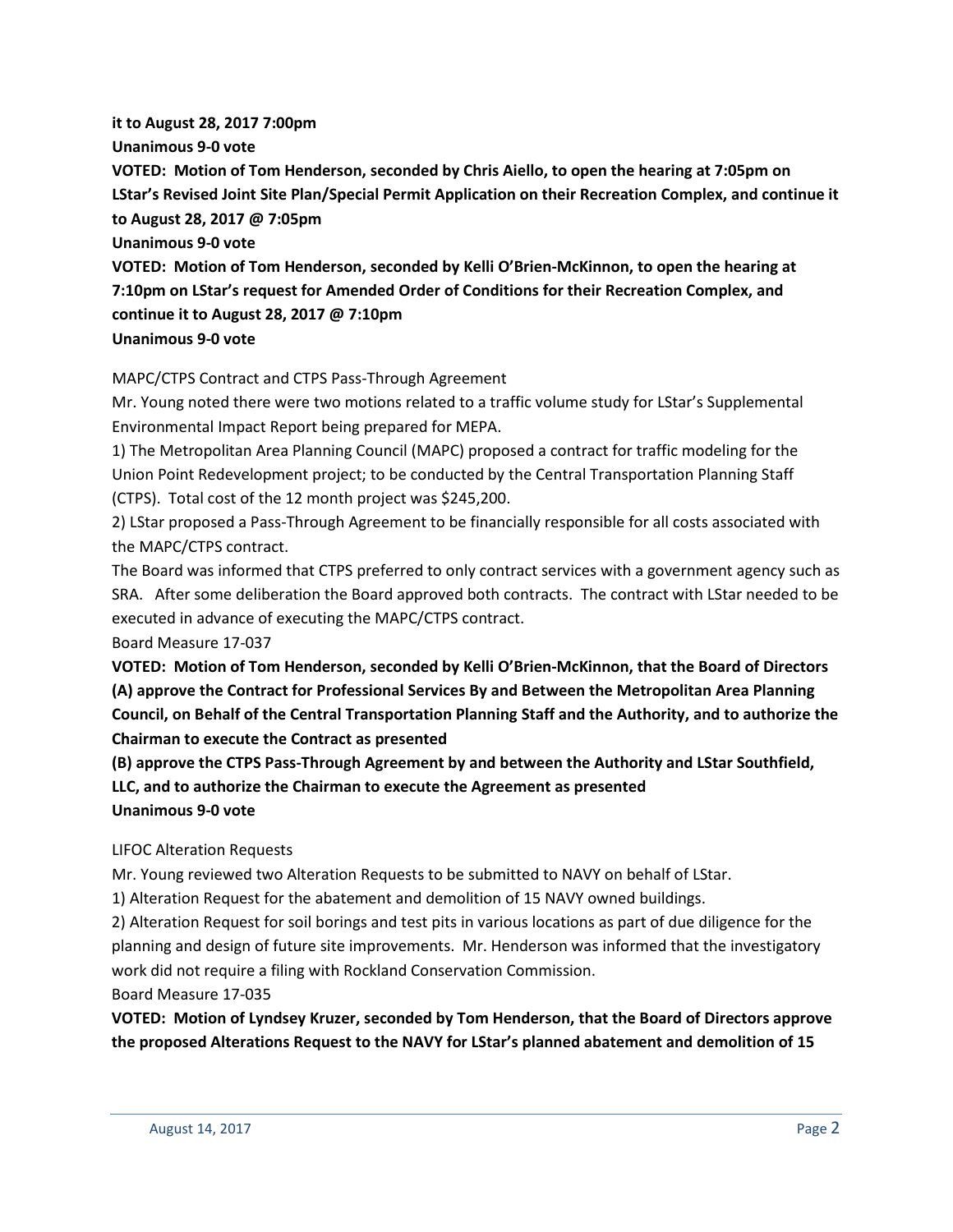#### **buildings**

**Unanimous 9-0 vote**

Board Measure 17-036

**VOTED: Motion of Lyndsey Kruzer, seconded by Bob Rizzi, that the Board of Directors approve the proposed Alterations Request to the NAVY for LStar's planned soil borings and test pits Unanimous 9-0 vote**

## ANR Plans

Mr. Young reviewed two ANR Plans. LStar proposed to create parcels for the existing gymnasium building (Lot A) and proposed restaurant site (Lot B) within the Recreation Complex. Both Lots fronted on Memorial Grove Avenue, a public way.

Board Measure 17-038

**VOTED: Motion of Tom Henderson, seconded by Chris Aiello, that approval under the Subdivision Control Law is not required for the subdivision of land as shown on the Plan entitled 'Approval-Not-Required Plan of Land – Proposed Gym and Restaurant Sites, Union Point, South Weymouth, MA' dated August 11, 2017**

### **Unanimous 9-0 vote**

LStar also proposed to create a parcel for the existing building at 61 Redfield Road which is occupied by New Hope Transitional Support Services. It was noted that LStar had a legacy obligation, per the Military Base Closure Community Redevelopment and Homeless Assistance Act, to deed the land/facility to New Hope. The Board noted that LStar's recreation complex was located adjacent to the parcel. Discussion ensued on screening options in front of the New Hope Parcel. Mr. Barry noted that an indoor hockey rink would be situated in front of the parcel.

Mr. Young noted that the New Hope parcel would be accessed from Shea Drive in the future. Board Measure 17-039

**VOTED: Motion of Chris Aiello, seconded by Tom Henderson, that approval under the Subdivision Control Law is not required for the subdivision of land as shown on the Plan entitled 'Approval-Not-Required Plan of Land – New Hope Parcel, Union Point South Weymouth, MA' dated August 11, 2017, as the ANR Plan meets the criteria set forth in Section 2.4 (G) of the Subdivision Regulations, including without limitations, that the proposed lot fronts on a way in existence when the Subdivision Control Law became effective having in the opinion of the Applicable Subdivision Board, sufficient width, suitable grades, and adequate construction to provide for the needs of vehicular traffic in relation to the proposed use of the land**

### **8-1-0 vote Kruzer opposed**

### SRA Employee Handbook

The Chairman noted one final change made to the scheduling vacation section of the handbook. **VOTED: Motion of Kelli O'Brien-McKinnon, seconded by Chris Aiello, to approve the Southfield Redevelopment Authority Employee Handbook as presented on August 14, 2017 Unanimous 9-0 vote**